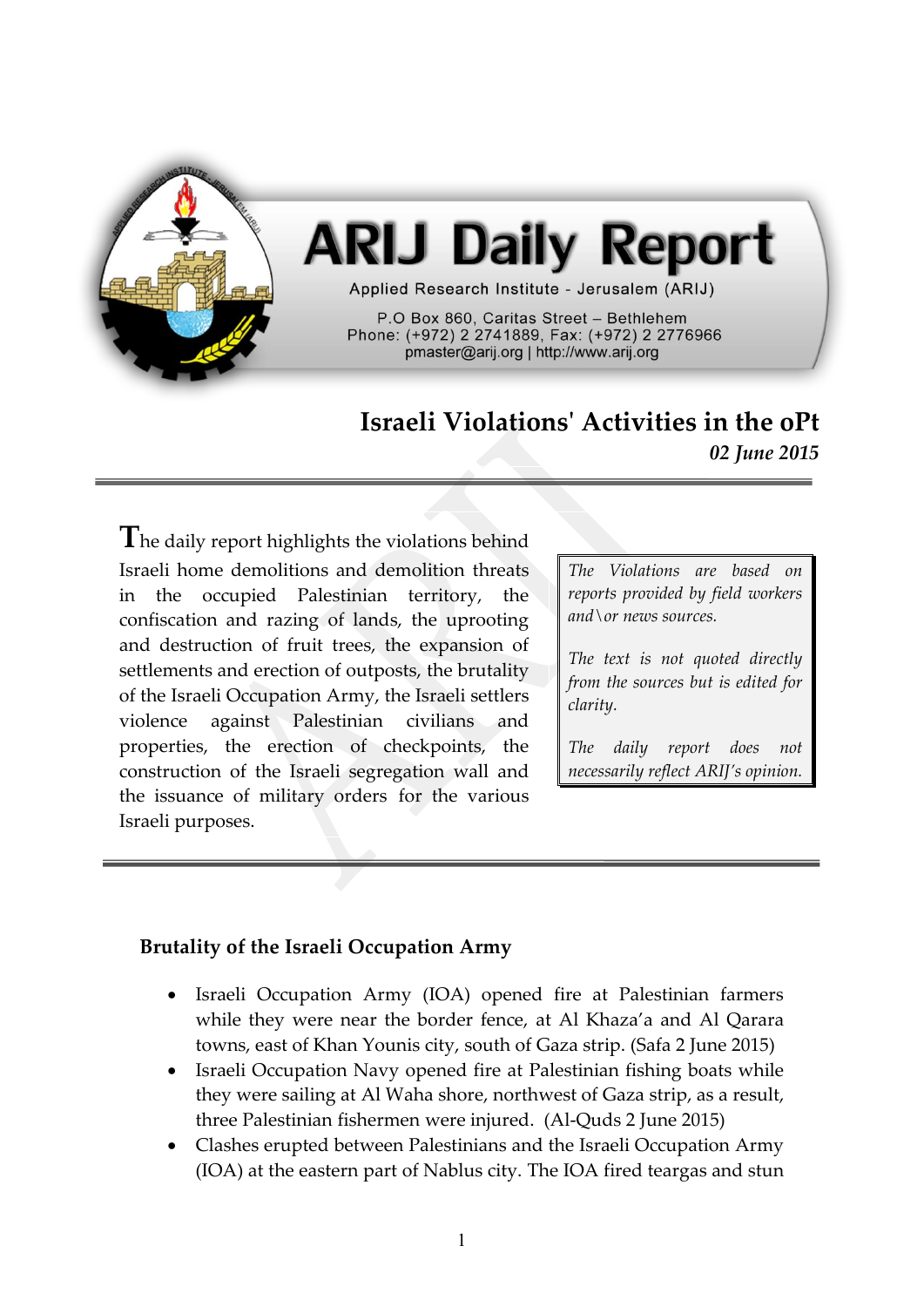grenades at Palestinians, causing dozens of suffocation cases. (Safa 2 June 2015)

# **Israeli Arrests**

- Israeli Occupation Army (IOA) arrested Bara Ibrahim Hamad (19 years) after storming and searching his family house in Silwad town, northeast of Ramallah city. (Wafa 2 June 2015)
- Israeli Occupation Army (IOA) arrested Taqi Ad-Diyn Jamal Al HOUR (20 years) after raiding his house in Surif town, northwest of Hebron city. (Wafa 2 June 2015)
- Israeli Occupation Army (IOA) arrested the wife of the Palestinian prisoner Ismail Abdalla Al –'Arouj from Bethlehem city, while she was visiting her husband in an Israeli jail. (Wafa 2 June 2015)
- Israeli Occupation Army (IOA) arrested three Paletsinians after storming and searching their houses at Al Abbasi neighborhood in Silwan town in Jerusalem city. The arrestees were identified as: Basel Shawki (20 years), Nasim Shawki (27 years) and Murad Shawki (20 years). (SilwanIC 2 June 2015)
- Israeli Occupation Army (IOA) arrested Waleed Firawi after storming his house in the old city of Jerusalem. (SilwanIC 2 June 2015)
- Israeli Occupation Army (IOA) arrested three Palestinians from Ein As-Sultan refugee camp in Jericho city. The arrestees weer identified as: Yazan Farid Abu Lawi, Jehad Mahmoud Manasrah and Samer Mohammad Rafiq Ibrahim. (Maannews 2 June 2015)
- Israeli Occupation Army (IOA) arrested two Palestinians from Seida village in Tulkarm governorate, after stopping them at a sudden checkpoint erected by the IOA near Ramallah city. The arrestees were identified as: Hikmat Mahmoud Odeh (25 years) and Jasem Mahmoud Odeh (22 years). (Maannews 2 June 2015)
- Israeli Occupation Army (IOA) arrested Khalid Saleh Abu Zenah (50 years) and his son Riad (17 years) after storming their house in Jenin refugee camp, west of Jenin city. (Maannews 2 June 2015)
- Israeli Occupation Army (IOA) arrested two Palestinians from Hebron city. The arrestees were identified as: Mohammad Salem Al-Razem (17 years) and Waled Ahmed Abu Turki (22 years). (Maannews 2 June 2015)

# **Israeli Settler Violence**

• Israeli settlers escorted by the Israeli Occupation Army (IOA) stormed Al Aqsa mosque in Jerusalem city and toured in its courtyard. (ARN 2 June 2015)